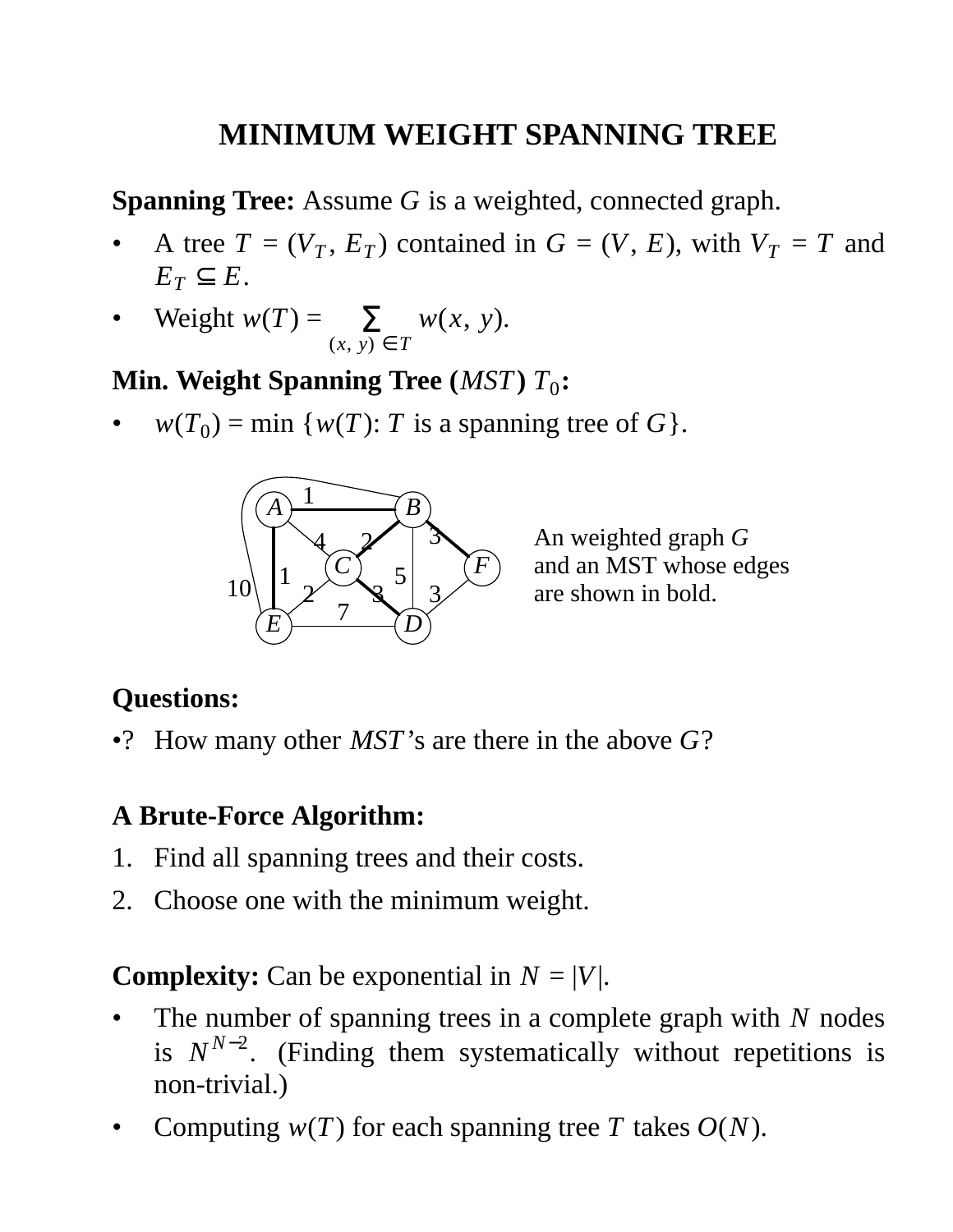# **AN IMPORTANT PROPERTY OF MST**

#### **Structure Theorem for** *MST***.**

- Let  $E(S, V S)$  = The set of edges of *G* which connect a node in  $S \subset V$  and a node in  $V - S$ .
- If  $(x, y)$  is a minimum-weight edge in  $E(S, V S)$ , then there is an *MST* which contains (*x*, *y*).

**Question:** For  $S = \{A, B, E\}$ , what are some  $(x, y)$  below?



Can we get an *MST* containing (*x*, *y*) in each case?

**Proof:** Let *T* be an *MST* and  $(x, y) \notin T$ , and let *C* be the cycle in  $T + (x, y)$  containing  $(x, y)$ . Clearly, *C* contains at least one other edge  $(x', y')$  connecting *S* and  $V - S$ .



Since  $w(x', y') \geq w(x, y)$  and  $T' = T + (x, y) - (x', y')$  is a spanning tree and  $w(T) \leq w(T') =$  $w(T) + w(x', y') - w(x', y')$  it follows that  $w(x', y') =$  $w(x, y)$  and  $w(T') = w(T)$  and *T* satisfies the theorem.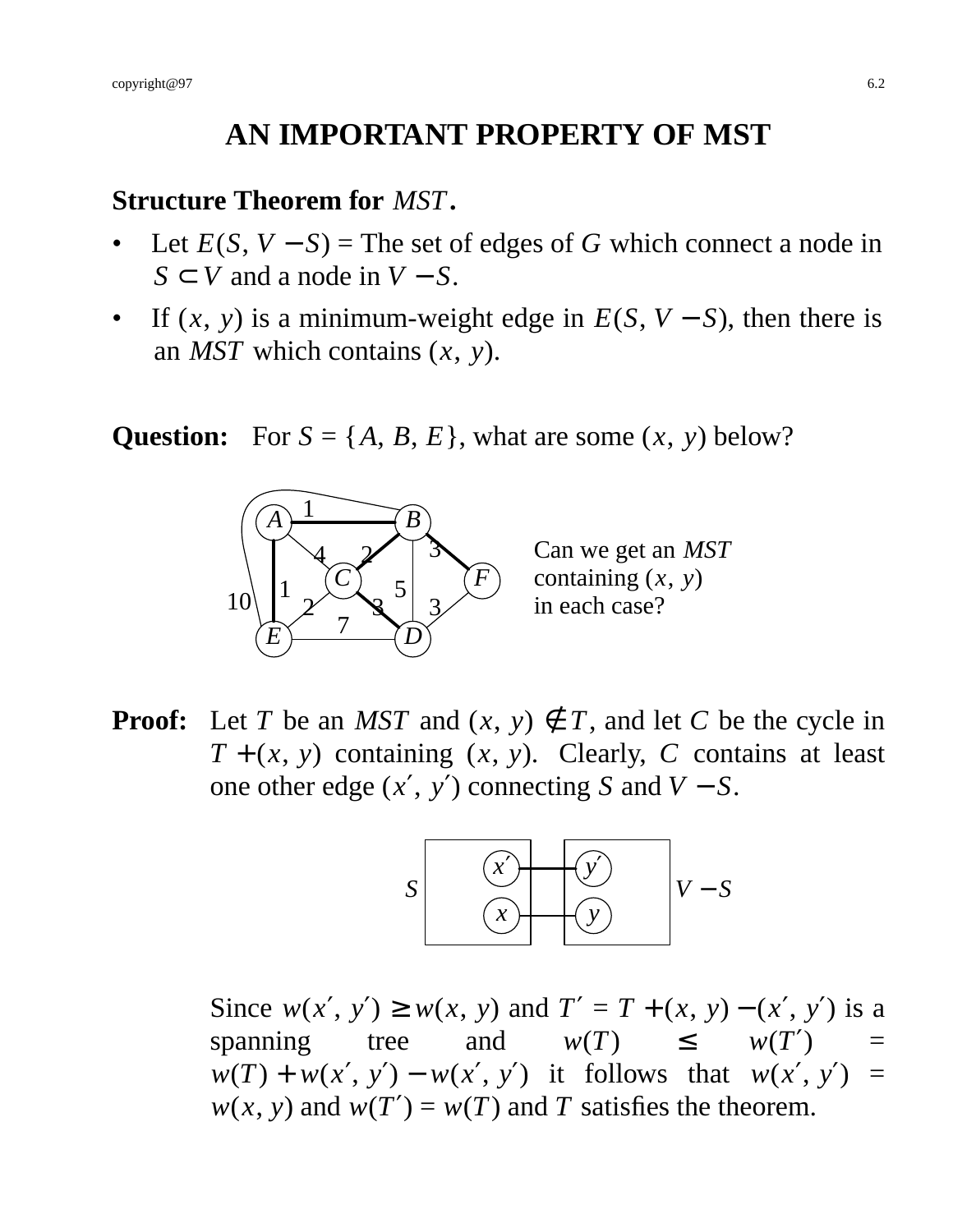# **APPLICATION OF MST-STRUCTURE**

#### **A Method for Constructing an MST:**

- Start with an arbitrary node  $x_0$  and let  $S = \{x_0\}$  and  $T_E = \emptyset$ .
- Successively add an edge to *T* based on the Structure-Theorem until *T* becomes a spanning tree.



| auteuro $I$ )                             |                                           | (fiew edges are underfined) weight edge at hours in $v = s$ ) |
|-------------------------------------------|-------------------------------------------|---------------------------------------------------------------|
| ${A} (AB)$                                | AB, AC, AE                                | $AB, AC, AE$ (none at D, F)                                   |
| ${A, B}(AE)$                              | $AC, AE, BC, BD, BE, BF   AE, BC, BD, BF$ |                                                               |
| ${A, B, E} (BC)$                          | AC, BC, BD, BF, EC, ED   BC, BD, BF       |                                                               |
| ${A, B, E, C} (BF)$                       | $\vert BD, BF, ED, CD \vert$              | CD, BF                                                        |
| $\{A, B, E, C, F\}$ (CD)   BD, ED, CD, FD |                                           | BF                                                            |

**Question:** For  $|S| = k$ , then how large can  $E(S, V - S)$  be?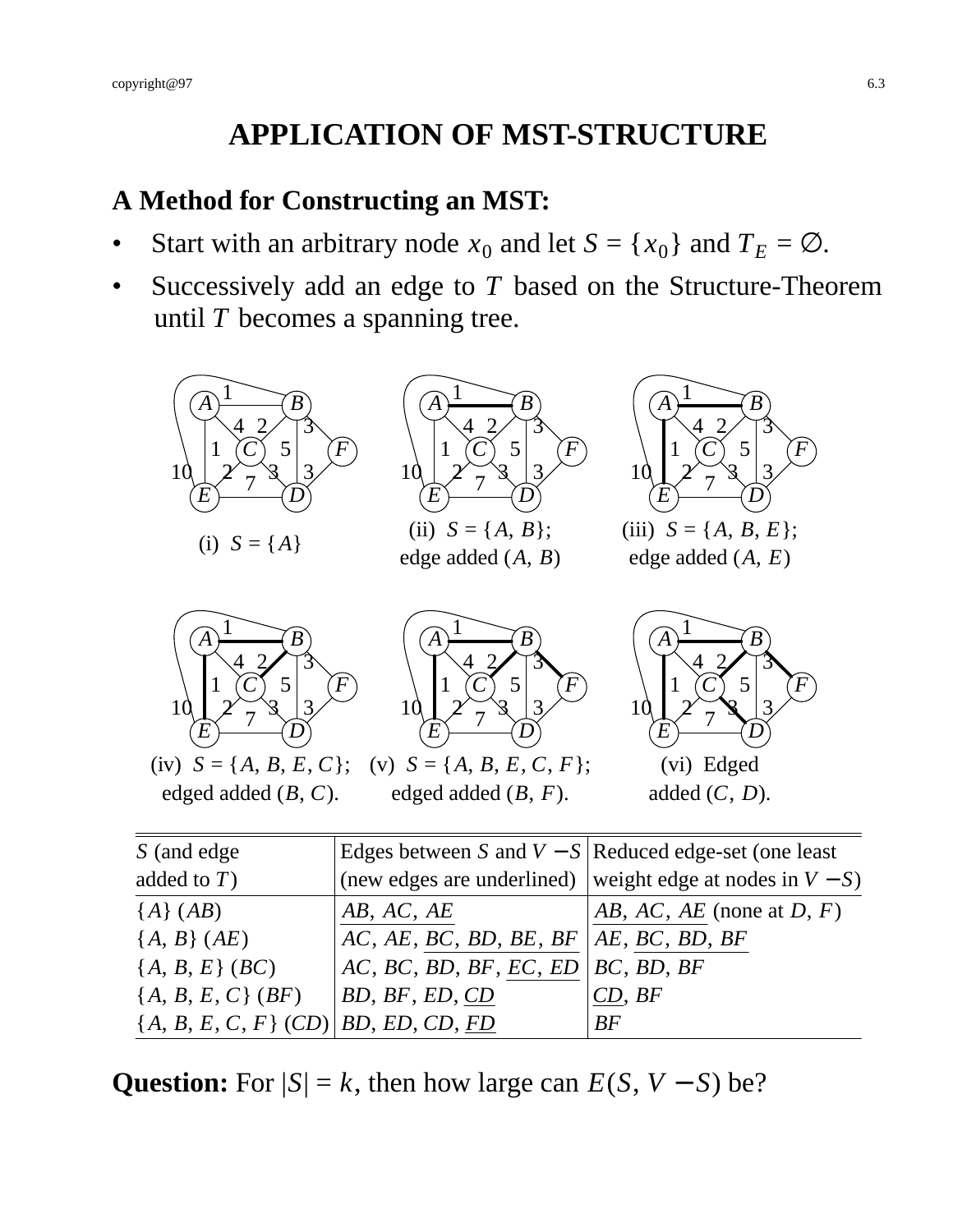#### **PRIM'S ALGORITHM**

#### **Notations:**

- For  $y \in V S$ , bestWeight(*y*) = min { $w(x, y)$ :  $x \in S$  }.
- $best(y) = x \in S$ , where  $w(x, y) = bestWeight(y)$ .

# **Algorithm PRIM:**

- 1. [Initialization.]
	- (a) Choose a node *x*, let  $S = \{x\}$  = the set of current nodes in *T*, and  $E_T = \emptyset$ , the set of edges in *T*.
	- (b) For each  $y \notin S$ , let best( $y$ ) = *x* and bestWeight( $y$ ) =  $w(x, y)$ if  $y \in adjList(x)$  and otherwise let best( $y$ ) =  $y$  and best- $Weight(y) = \infty$  (a large number).
- 2. [Add a node and edge to *T*.] Repeat (a)-(b)  $N 1$  times:
	- (a) Choose  $x \notin S$  such that bestWeight(x) = min{best-Weight(*y*):  $y \notin S$ }; add *x* to *S* and (best(*x*), *x*) to  $E_T$ .
	- (b) For each  $y \notin S$ , do the following: if  $w(x, y)$  < bestWeight(*y*), then let best(*y*) = *x* and best- $Weight(y) = w(x, y)$ .
- **Note:** For efficient execution of step 2(c), which processes each edge of *G* once, represent *G* by an adjacency matrix, with the entries  $w(x, y)$ .

# **Complexity:**  $O(N^2)$ .

- All iterations of step 2(a):  $O((N-1) + \dots + 2 + 1) = O(N^2)$ .
- All iterations of step 2(b):  $O((N-2) + \dots + 2 + 1) = O(N^2)$ .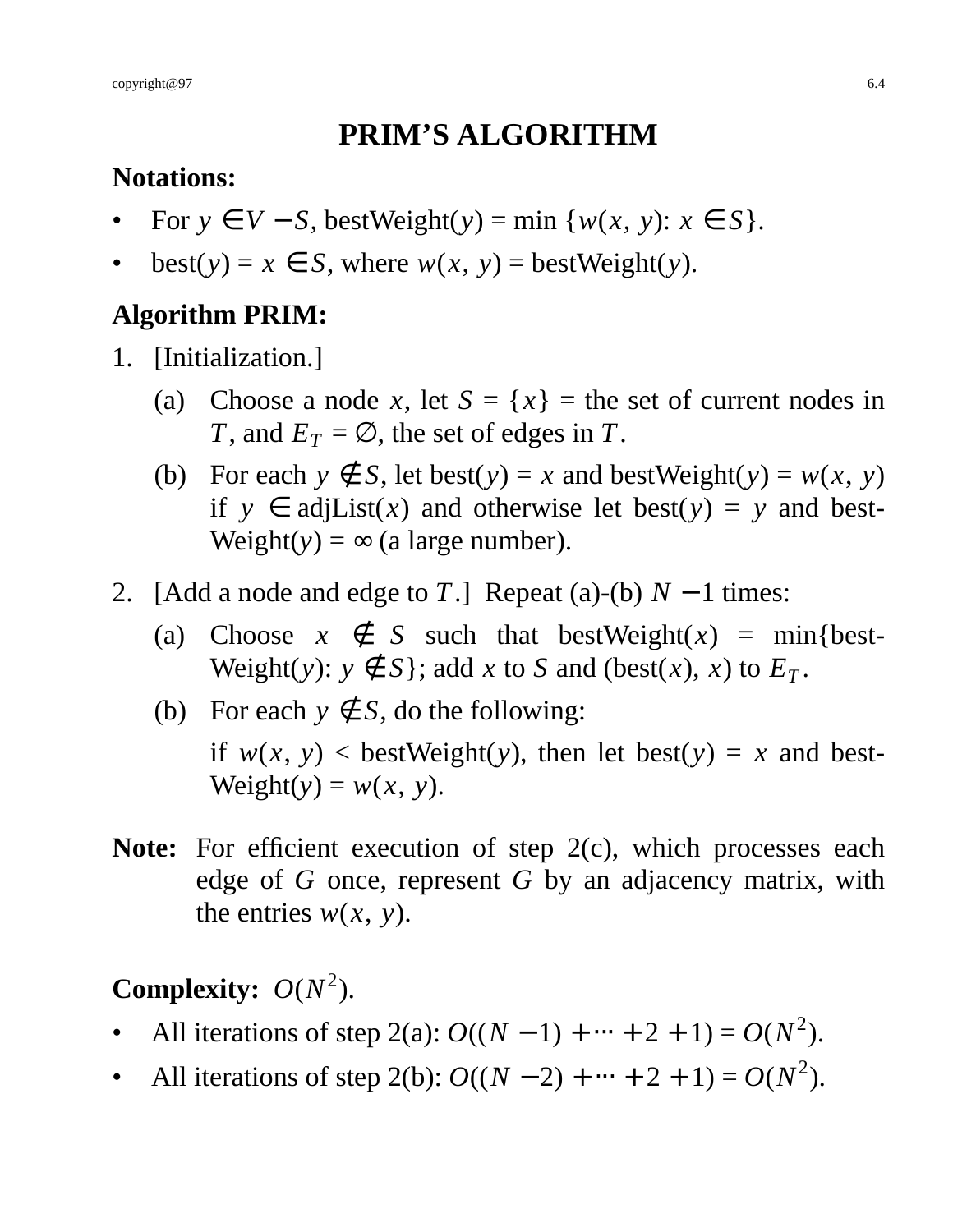# **ILLUSTRATION OF PRIM'S ALGORITHM**



("−" means not relevant.)

| Node          |   |      |      | $best(y)$ and bestWeight(y) |      |             | Edge added |
|---------------|---|------|------|-----------------------------|------|-------------|------------|
| $\mathcal{X}$ | A |      |      |                             | E    | $\bm{F}$    | to $T$     |
| A             |   | A, I | A, 4 | $D, \infty$                 | A, 1 | $F, \infty$ |            |
| B             |   |      | B, 2 | B, 5                        | A, 1 | B, 3        | (A, B)     |
| E             |   |      | B, 2 | B, 5                        |      | B, 3        | (A, E)     |
|               |   |      |      | C, 3                        |      | B, 3        | (B, C)     |
|               |   |      |      |                             |      | B, 3        | (C, D)     |
| $\bm{F}$      |   |      |      |                             |      |             | B.<br>F    |

#### **Question:**

- •? Show the execution of Prim's algorithm for the start node *D*.
- Show the execution of Prim's algorithm for the above graph with all weight  $w_i$  replaced by  $-w_i$ ; assume the start node is *A*.
- Give the complexity of PRIM's algorithm if we use a brute force implementation of step (2) as indicated in the second column of the table on page 6.3, without using best(*y*) and bestWeight(*y*).
- •? Let  $T_1$  and  $T_2$  be two *MST*'s for a graph *G* and  $n(T_i, w) =$ #(edges in  $T_i$  with weight *w*). Prove that  $n(T_1, w) = n(T_2, w)$  for all *w*. (You can verify the equality for *G* on page 6.1.)
- •? What is common to all spanning trees of a graph?
- •? What is a common additional property of all MSTs of a weighted graph?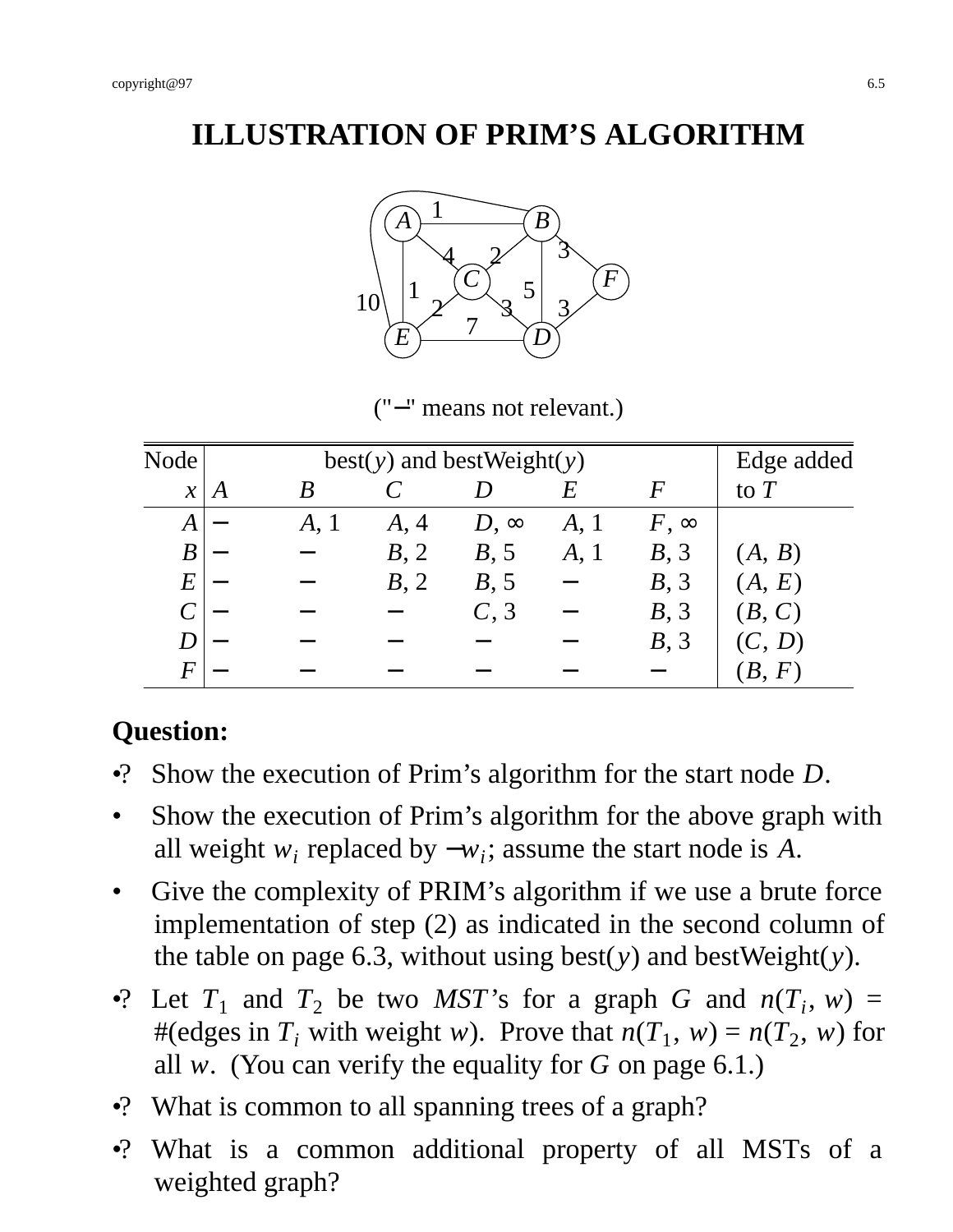# **EXERCISE**

1. Let  $T = (V, E)$  be a tree with its edge-weights  $w(v_i, v_j) > 0$ . For each node-pair  $v_i$  and  $v_j$ , let  $c(v_i, v_j) = |\pi(v_i, v_j)|$ , where  $\pi(v_i, v_j)$  is the unique  $v_i v_j$ -path in *T*. Consider the complete digraph  $G_T$  on the vertices *V* with  $c(v_i, v_j) = c(v_j, v_i)$ . How can you determine *T* from  $G_T$ ?

Illustrate your answer by showing  $G_T$  when we take  $T$  to be the MST on page 2.

2. Consider a set of points  $V = \{v_i(x_i, y_i), 1 \le i \le N\}$  in the plane, where  $(x_i, y_i)$  are the coordinates of the point  $v_i$ . Shown below is an example for  $N = 8$ . For each  $r > 0$ , define the set of edges  $E_r = \{(v_i, v_j): d(v_i, v_j) \le r\}$  among the nodes  $v_i$ . We want to find the smallest  $r = r_c$  such that the edges  $E_r$  form a connected graph on the nodes *V*.



- (a) How are the sets  $E_r$  and  $E_{r'}$  related (for an arbitrary *V*) for  $r < r$ <sup>'</sup>? Explain your answer for the above nodes.
- (b) Find  $r = r_c$  for the example nodes *V* above; show  $E_r$  on the points *V*. Find the largest  $r' < r_c$  such that  $|E_{r'}| < |E_r|$ | and show  $E_{r'}$ .
- (c) Give an algorithm for finding  $r_c$  for an arbitrary *V*. Explain the algorithm using the example set of nodes.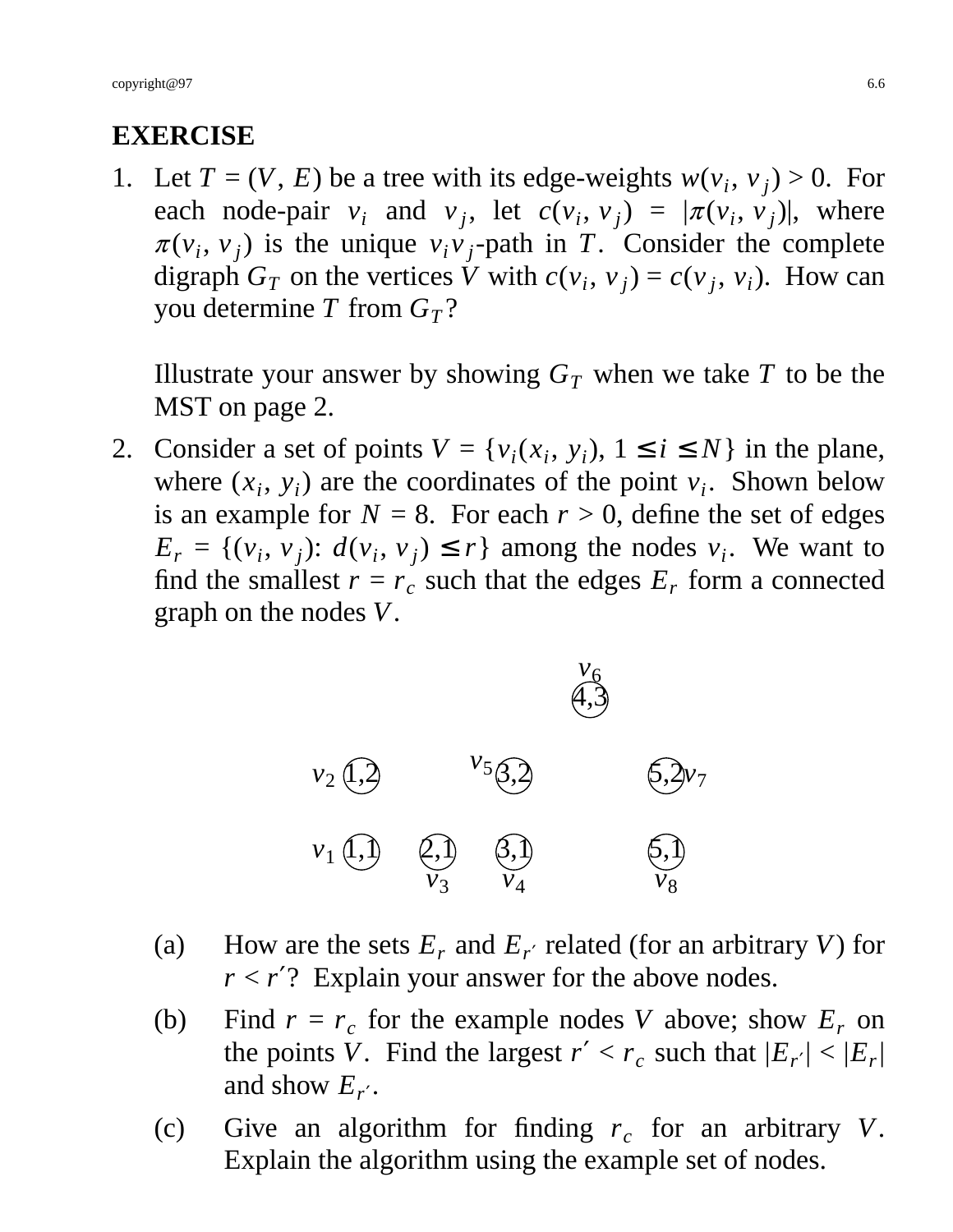# **USE OF INPUT/OUTPUT STRUCTURES IN PRIM'S ALGORITHM**

#### **Use Of Input Structure**:

• A change in the weights of edges may change the reduced edgeset considered in each iteration of Step 2 and the successive edges  $(x, y)$  selected in Step 2(a), but it still looks at every edge once in updating *best*(*z*) and *c*(*z*) for *z* ∈ *V* − *V<sub>T</sub>* in the course of the algorithm and no short-cuts is made.

Thus, it *does not* make use of any input-structure. A change in the edges of the graph can be thought of as a change in the weights (why?).

# **Use Of Output Structure**:

• Cycles are avoided by adding each time an edge connecting a node in  $V_T$  to a node not in  $V_T$ .

Thus, the output-structure is *used*; no attempt is made to determine which part of the final tree is to be created first.

# **Use Of Input-Output Relationship**:

The essential part of the algorithm (choosing a smallest cost edge between  $V_T$  and  $V - V_T$ ) is based on the input-output relationship  $T \subseteq G$ .

Thus (as almost in all algorithms), the input-output relationship is used here.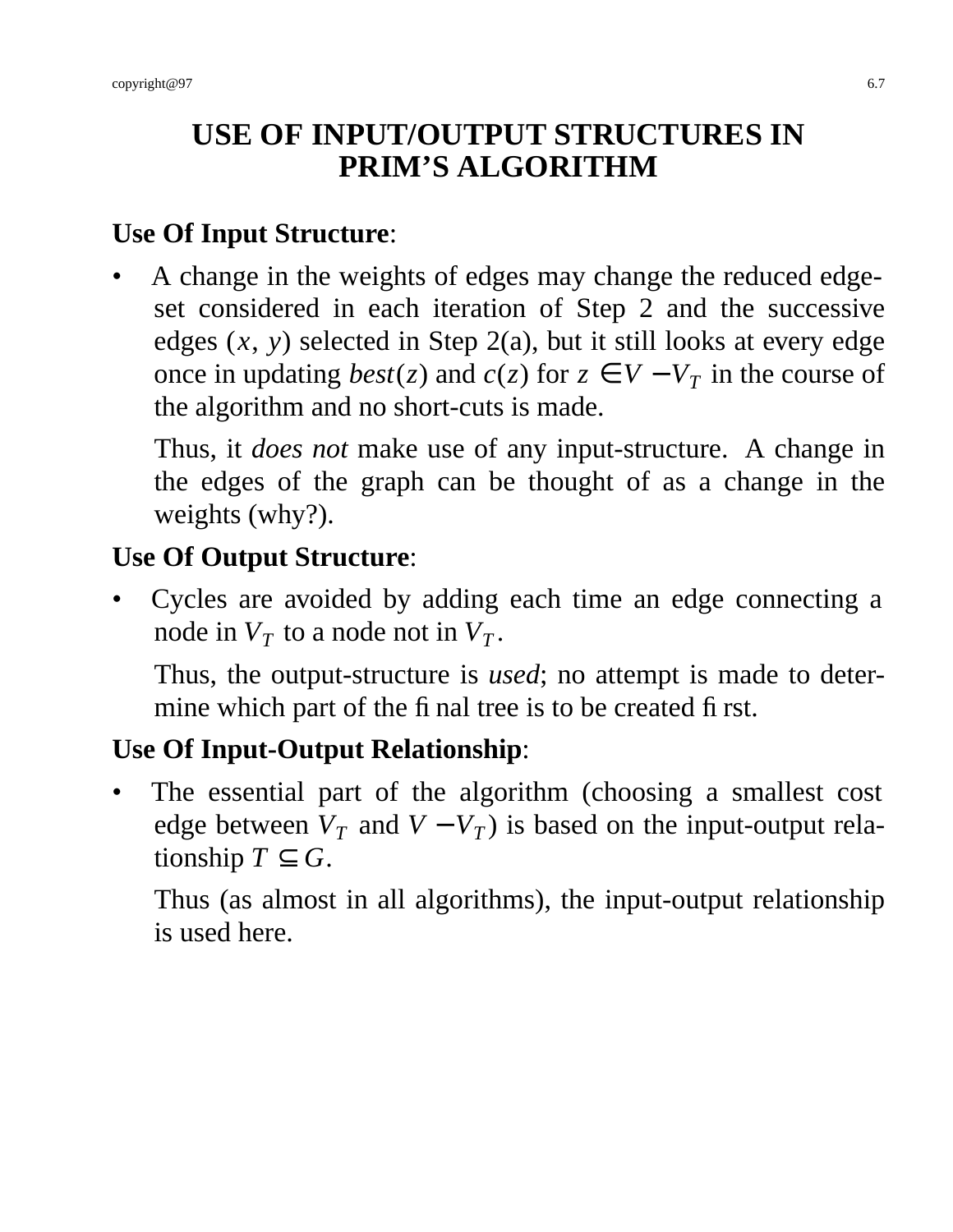# **GREEDY NATURE OF PRIM'S ALGORITHM**

- At each iteration, we choose a *locally* optimal ("greedy" choice) is made of an edge *e* (which involves some computation) from the edges between  $V_T$  and  $V - V_T$ .
- Once a choice is made, it is never revised and is a part of the final solution (i.e., no backtracking).

# **Question:**

(1) In what way, Dijkstra's algorithm for shortest *x*-*y* path is not "greedy"? (What local decisions are made at any stage and which of them may be revised subsequently?)

In what sense, Dijkstra's algorithm for shortest-path from *x* to all nodes (reachable from *x*) is greedy?

- (2) In what way, Floyd's algorithm is not "greedy"?
- (3) In some sense, insertion sort is greedy and in some sense it is not? Explain (use an actual example array of numbers, if needed.).
- (4) Is the selection-sort greedy? How about the Heap-sorting?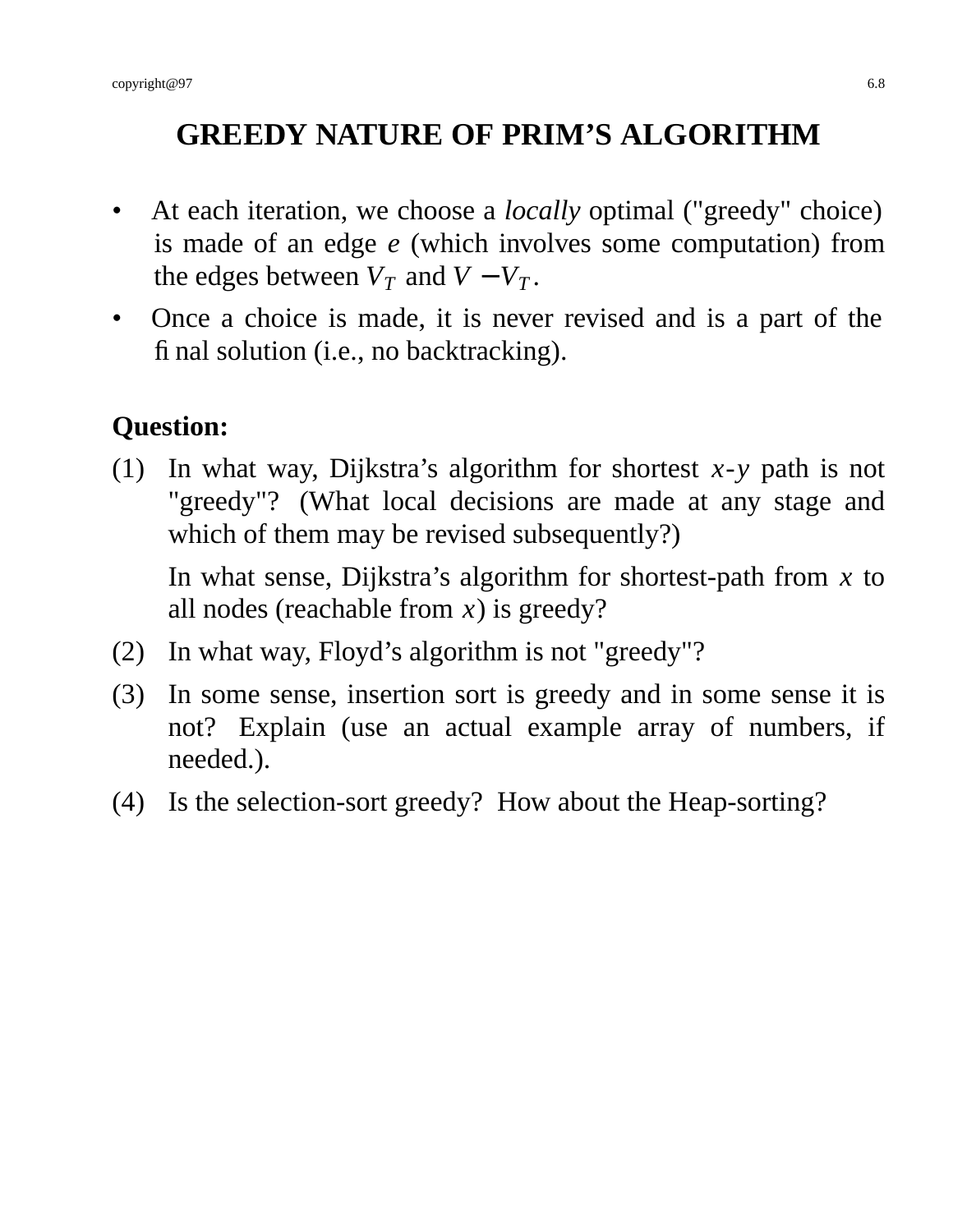#### **KRUSKAL'S ALGORITHM FOR MINIMUM-WEIGHT SPANNING TREE**

- **Idea:** (1) Successively add edges of *smallest* weights, without creating a cycle.
	- (2) Each intermediate stage consist of a *forest* on the nodes of *G*. (This is a slight disadvantage compared to Prim's algorithm.)

#### **Advantage Over Prim's algorithm:**

Gives a more efficient implementation, using the *disjoint setunion* algorithm, if *G* has  $O(N^{\alpha})$ ,  $\alpha$  < 2, edges.

#### **Example.**



(*C*, *E*), (*A*, *C*), (*B*, *D*) not added; (*B*, *F*) added.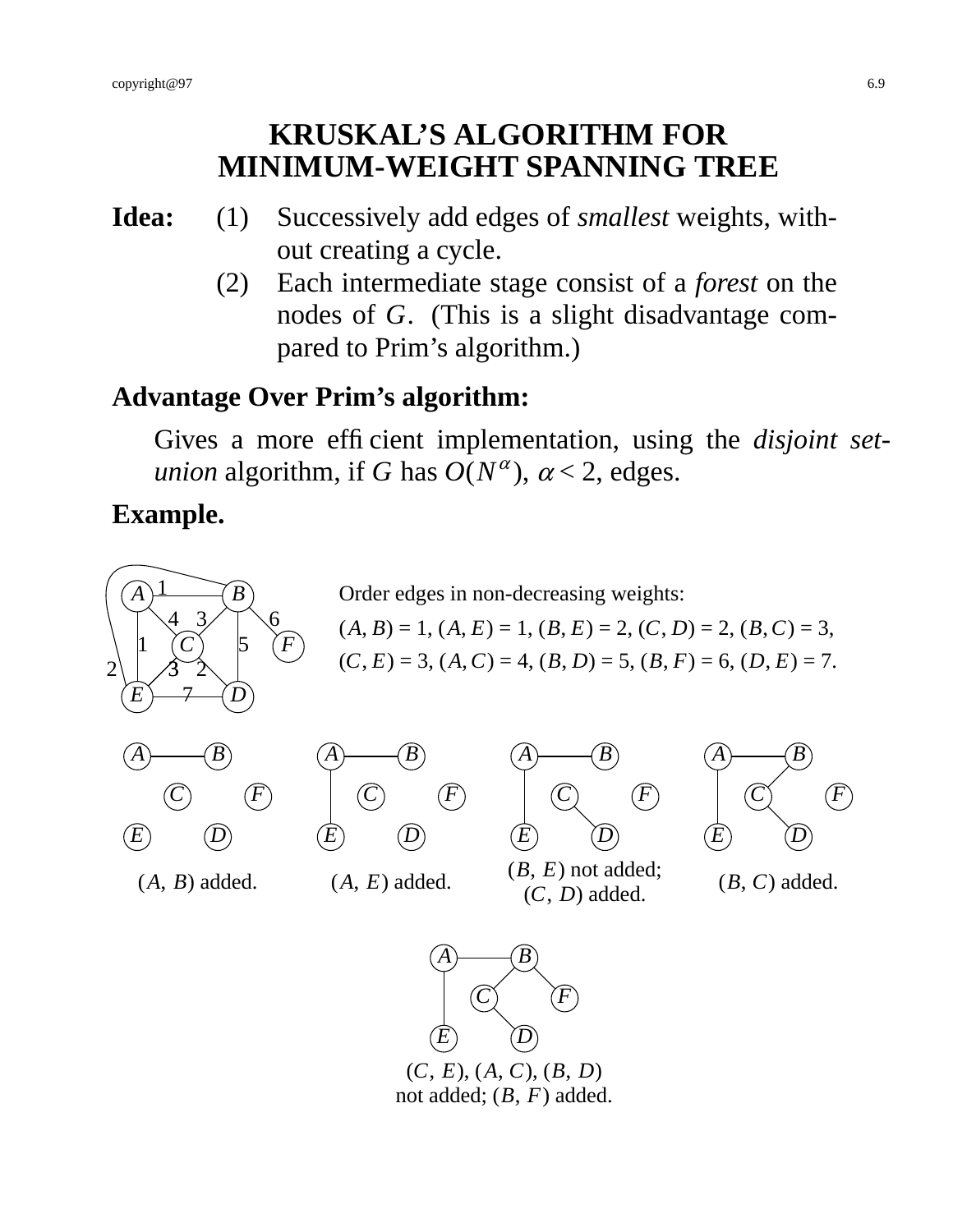# **KRUSKAL'S ALGORITHM**

## **Algorithm KRUSKAL:**

**Input:** A weighted connected graph  $G = (V, E)$ . **Output:** The edges  $E_T$  of a min-weight spanning tree of G.

- 1. [Initialize.] Sort the edges in the non-decreasing order of weights. Initialize a set  $\{x\}$  for each node x in G, and initialize  $E_T = \emptyset$ .
- 2. For (each successive edge  $(x, y)$ ) do the following until  $|E_T| =$  $|V| - 1$ :

If (*x* and *y* belong to different sets), then add (*x*, *y*) to  $E_T$ and merge those two sets into a single set (throwing away the old ones).

# **EXERCISE**

- 1. If we use an ordinary list representation of the various sets and each of the first  $|V| - 1$  edges are added to  $E_T$ , then what is the complexity of processing the *i*th edge?
- 2. Give an example graph to illustrate the following extreme scenario: we add the edges  $e_1$ ,  $e_2$ , and do not add  $e_3$ , then we add  $e_4$ and not add the edges  $\{e_5, e_6, e_7\}$ , then add  $e_8$  and not add  $\{e_9, e_9\}$ *e*10, *e*11, *e*12}, etc.
- 3. Compare the use of input/output structure in Kruskal's algorithm with those in Prim's algorithm.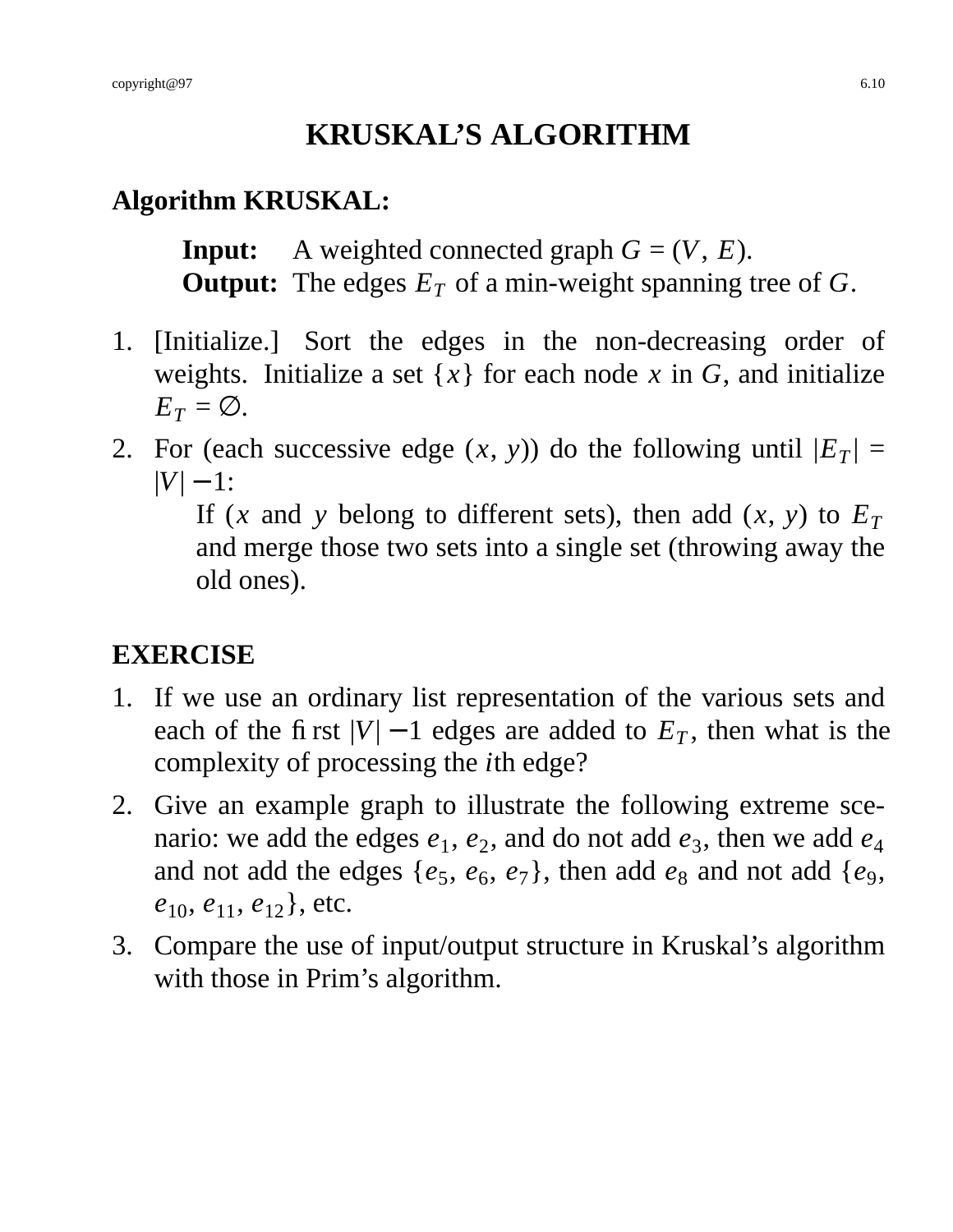#### **EFFICIENT IMPLEMENTATION OFi KRUSKAL'S ALGORITHM**

#### **Set-operations used in Kruskal's algorithm:**

- (1) *Find* the set containing a given element  $z (z = x$  and  $z = y$  for an edge (*x*, *y*)).
- (2) *Merge* the sets containing *x* and *y* if they are different (and hence disjoint).

**Data-structure:** Each set is represented by a tree (a node may have more than 2 children).

- (1) If  $r(x) =$  root of the tree containing *x*, then *x* and *y* are in the same set if and only if  $r(x) = r(y)$ .
- (2) To merge the sets containing *x* and *y*, make the tree with the root  $r(x)$  a child of  $r(y)$  if the tree with root  $r(x)$  has smaller size than the tree with root  $r(y)$ . (This keeps the height of the trees small and hence makes the determination of  $r(x)$  efficient.)

**Complexity:**  $O(|E| \log N) < (N^2)$  if  $|E| = O(N^{\alpha})$  and  $\alpha < 2$ .

- (1) Sorting edges take  $O(|E| \log |E|) = O(|E| \log N)$  time.
- (2) Height of a tree with *k* nodes can be shown to be *O*(log *k*).
- (3) For each edge  $(x, y)$ , finding  $r(x)$  and  $r(y)$  takes  $O(\log N)$  time by following parent-links. Testing " $r(x) = r(y)$ " and then merging the trees, if necessary, take *O*(1) time.
- (4) We update the size of the tree when two trees are merged.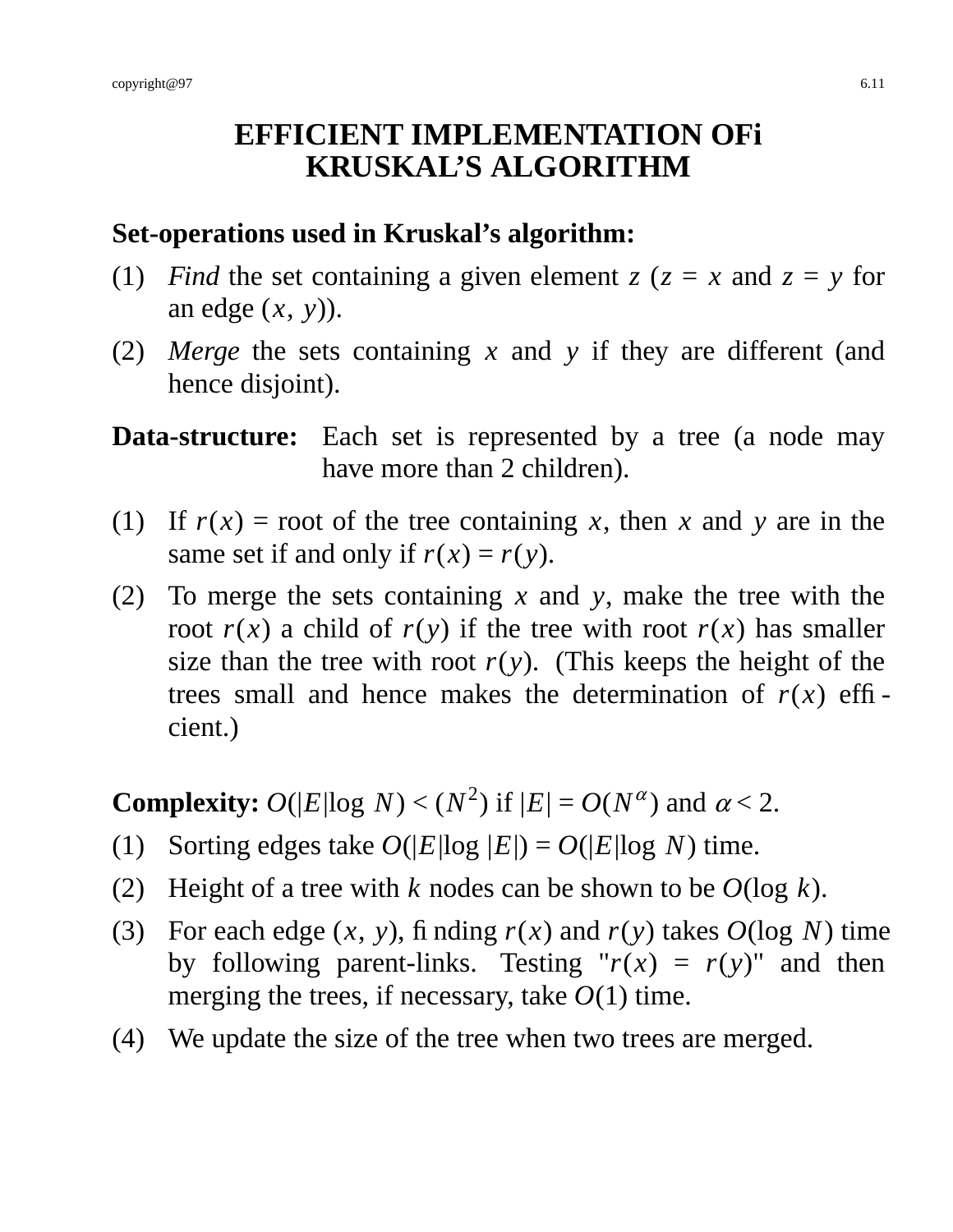#### **Example:** For the graph shown earlier:



(iv) After processing edge (*C*, *D*).





(vi) After processing edge (*B*, *F*).

#### **EXERCISE**

1. Show all possible rooted trees with  $N = 3, 4, 5$ , and 6 nodes. (Keep the subtrees of a node with larger size on the left. This means there are only 3 such trees for  $N = 4$ .) For each tree, show all possible sequence of merge-operations, if any, that give rise to that tree. (Label the edges as  $1, 2, \dots, N-1$  to indicate the order in which the subtrees were merged.)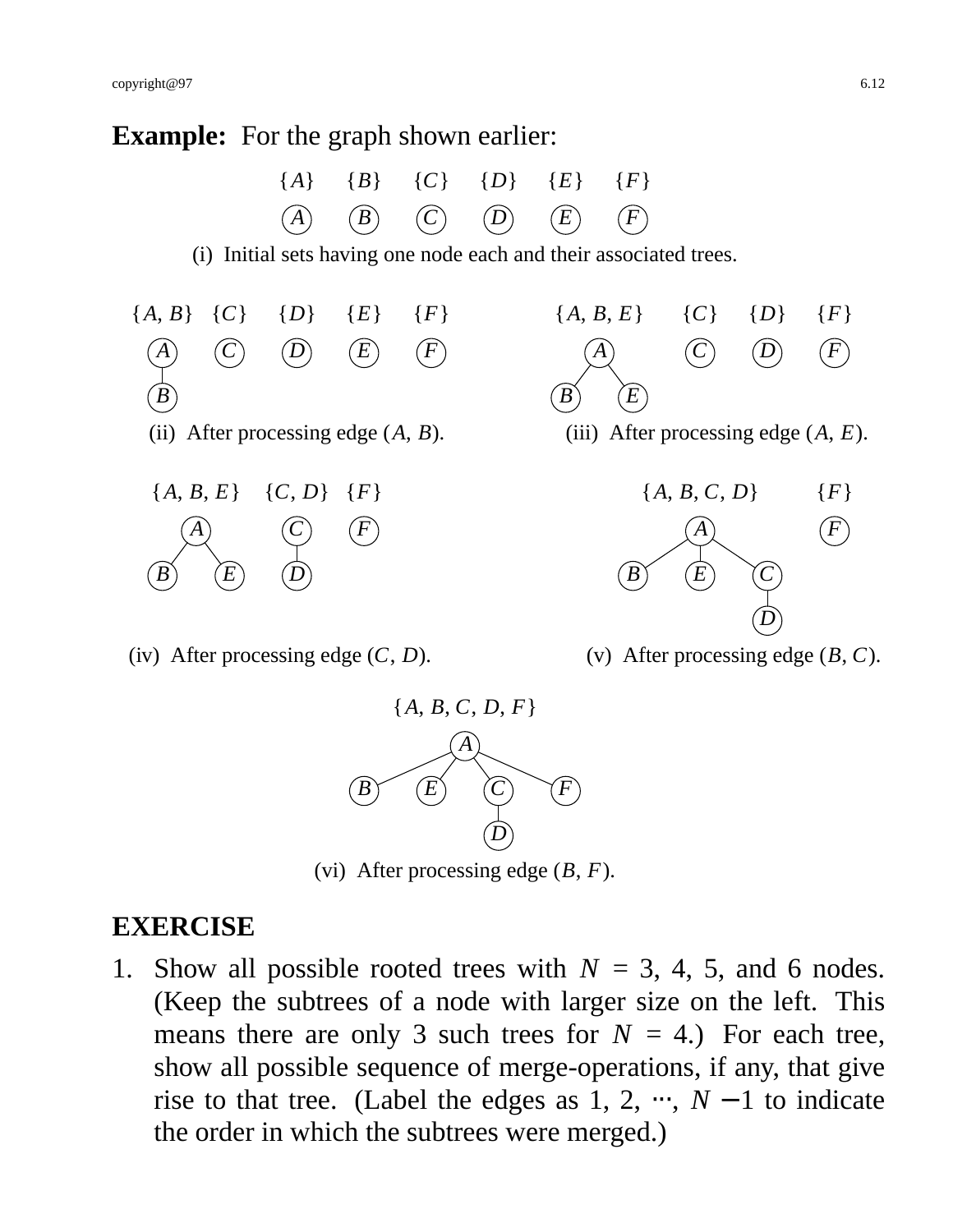#### **RECURSIVE ALGORITHM FOR MIN-SPANNING TREE**

**Reduction:** Consider  $G - x$  for some node *x*.

#### **Algorithm:**

- 1. Choose a node *x*.
- 2. Construct a min-spanning tree on each connected component  $C_i$  of  $G - x$ .
- 3. For (each  $C_i$ ) do the following:
	- (a) Add the smallest weight edge from  $x$  to  $C_i$ .
	- (b) For (each of the remaining edges  $e_i$  from *x* to  $C_i$ ), eliminate a largest weight edge in the cycle in  $T_i + e_i$  and call the new tree *T<sup>i</sup>* .
- **Problem:** This may require throwing away some edges already selected. In particular, this is not a "greedy" solution.



 $x = F$ .



(ii) MST on  $G$ ;  $(F, D)$  and  $(F, E)$ are added, and (*D*, *E*) is deleted.

**Possible solution:** Choose *x* in such a way that no edge needs to be thrown away once selected. **Question:** (1) Does there always exist such an *x*? (2) Is there an efficient way of finding such an *x*?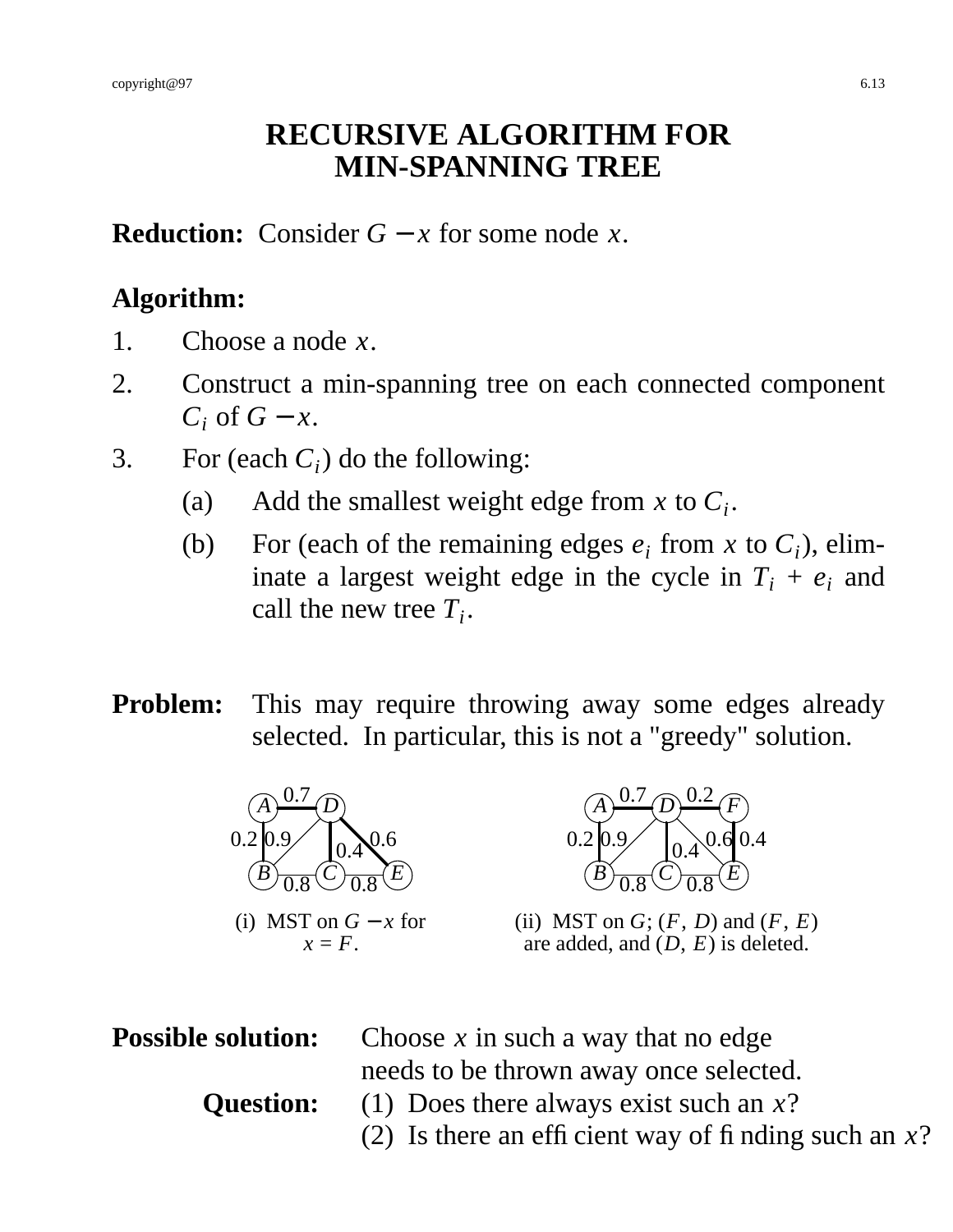#### **EXERCISE**

- 1. Examine Prim's algorithm carefully to see if we could use information generated during the construction of an MST  $T'$  on  $G - x$ (assume for the moment that  $G - x$  is connected, if that helps you) that can be used to quickly determine what edges from *x* should be deleted from *T*′ and which edges should be added to *T*′ to get an MST for *G*.
- 2. Does the above method give a better complexity than  $O(N^2)$ ?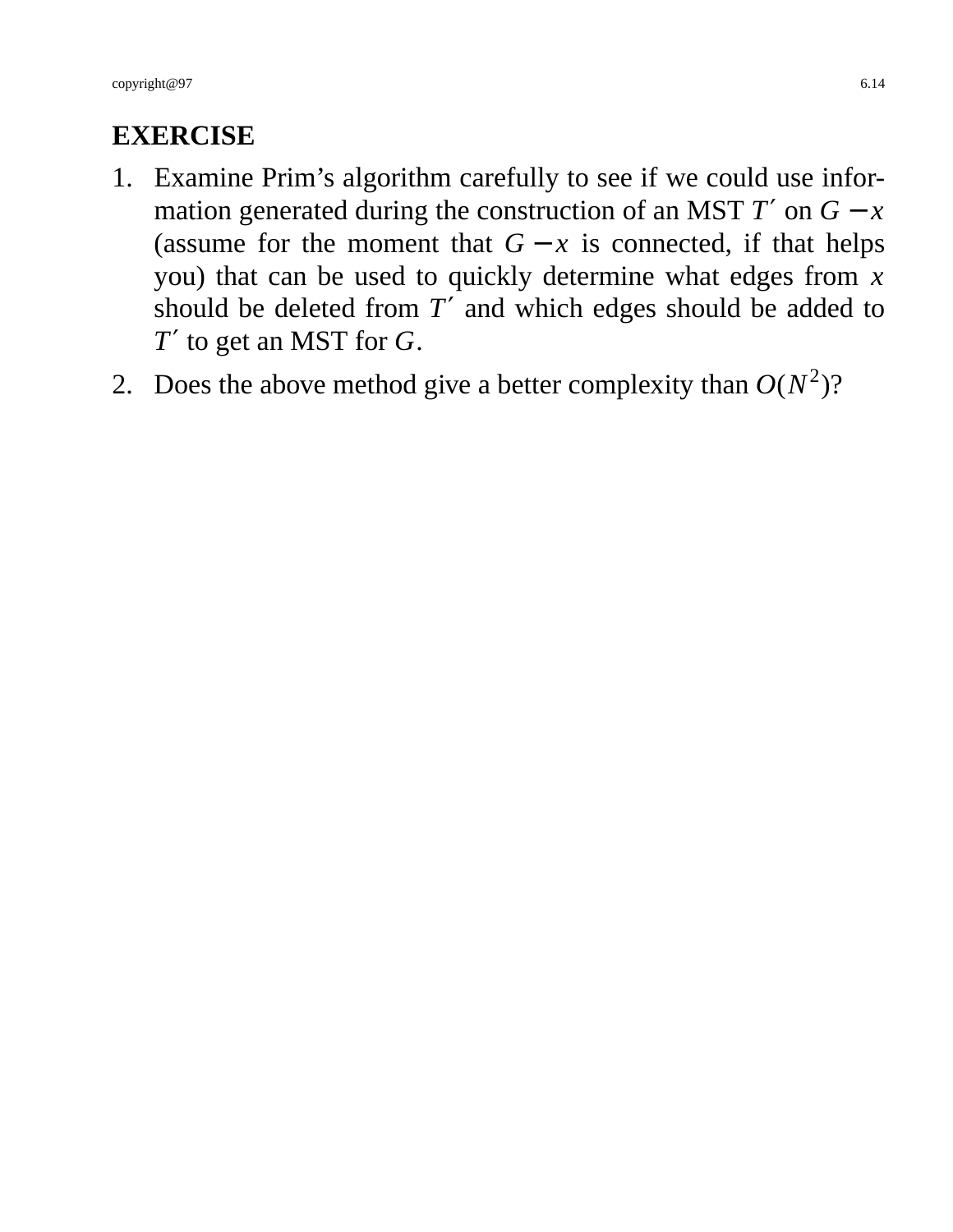# **ANOTHER RECURSIVE APPROACH FOR THE MIN-WEIGHT SPANNING TREE PROBLEM**

**Reduction:** Delete an edge *e* and consider *G* − *e*.

# **Algorithm:**

- 1. Choose a *smallest* weight edge *e* in  $G = (V, E)$ .
- 2. Find an MST for each connected component of  $G' = G e$ .  $(\text{\#Components} \leq 2.)$
- 3. If (*G'* is disconnected) then add *e* to the MST's  $T_1$  and  $T_2$  for the two components of *G*′ else do the following;

Find a largest weight edge *e* ′ in the cycle obtained by adding *e* to the MST *T* in *G*′, and replace *e* ′ by *e*.

#### **Notes:**

- If we replace "smallest" in step  $(1)$  by "largest", then we do not need "else" part in step (3). This does not mean that the modified form is going to be necessarily more efficient (why?).
- Finding connected components of *G*′ can be done in linear time (in #edges) by the depth-first search.
- Detection of cycle in step  $(3)$  can be done by a depth-first search of MST *T*, starting at an end point of *e*; this takes  $O(|V|)$  time.
- **Comment:** This is not more efficient than the non-recursive algorithms of Prim and Kruskal.

#### **Question:** What is the worst case complexity of first approach, using  $e$  = the largest weight edge.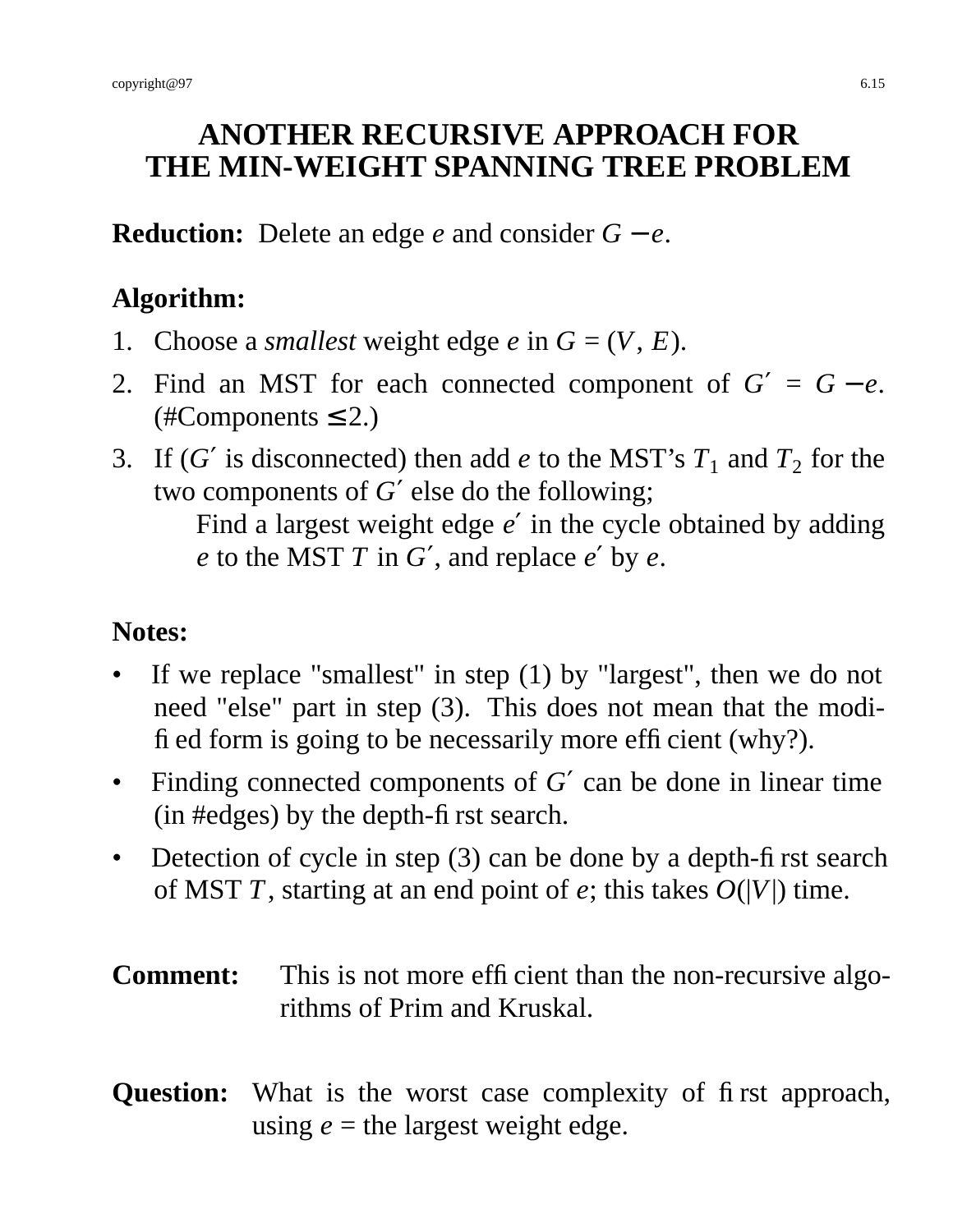# **GENERATING ALL SPANNING TREES IN A CONNECTED GRAPH**

**Given:** A connected graph  $G = (V, E)$  with *N* nodes. **Find:** All spanning trees in *G*.

#### **Key Ideas:**

- (1) Build each spanning tree *T* in a depth-first fashion (using, say, node 1 as the start node); in this way, we can make sure that each *T* is generated exactly once.
- (2) The successive extensions in building *T* can be considered a path from the root node in a search-tree for building all spanning trees. The root node of the search-tree corresponds to the partial tree consisting of just node 1. Each terminal node of the search-tree represents either a spanning tree or a partial tree that cannot be completed to a span. tree.
- (3) Given a partial tree *T* and the possible choices  $E = \{(x_i^T)$  $\int_j^T$ ,  $y_j^T$ *j* ): *j*  $\geq 0$ } for the next edge in extending *T*, the selection of  $(x_k^T)$  $\int_k^{\tau}$ ,  $y_k^T$ *k* ) from *E* is equivalent to pretending that  $(x_i^T)$  $_i^T$ ,  $y_i^T$  $\binom{I}{i}$ ,  $i < k$  are not present in the graph *G*.
- (4) If  $(x_k, y_k)$  is the *k*th edge in *T*, then its selection depends only on the knowledge of the end point  $y_{k-1}$  of the previous edge  $(x_{k-1}, y_{k-1})$  added to *T* and the current nodes in *T*;  $x_k$  is either  $y_{k-1}$  or an ancestor of  $y_{k-1}$  in *T*.

**Question:** What are the spanning trees of the graph *G* below?



**Search Tree:** Shown below is part of the search-tree.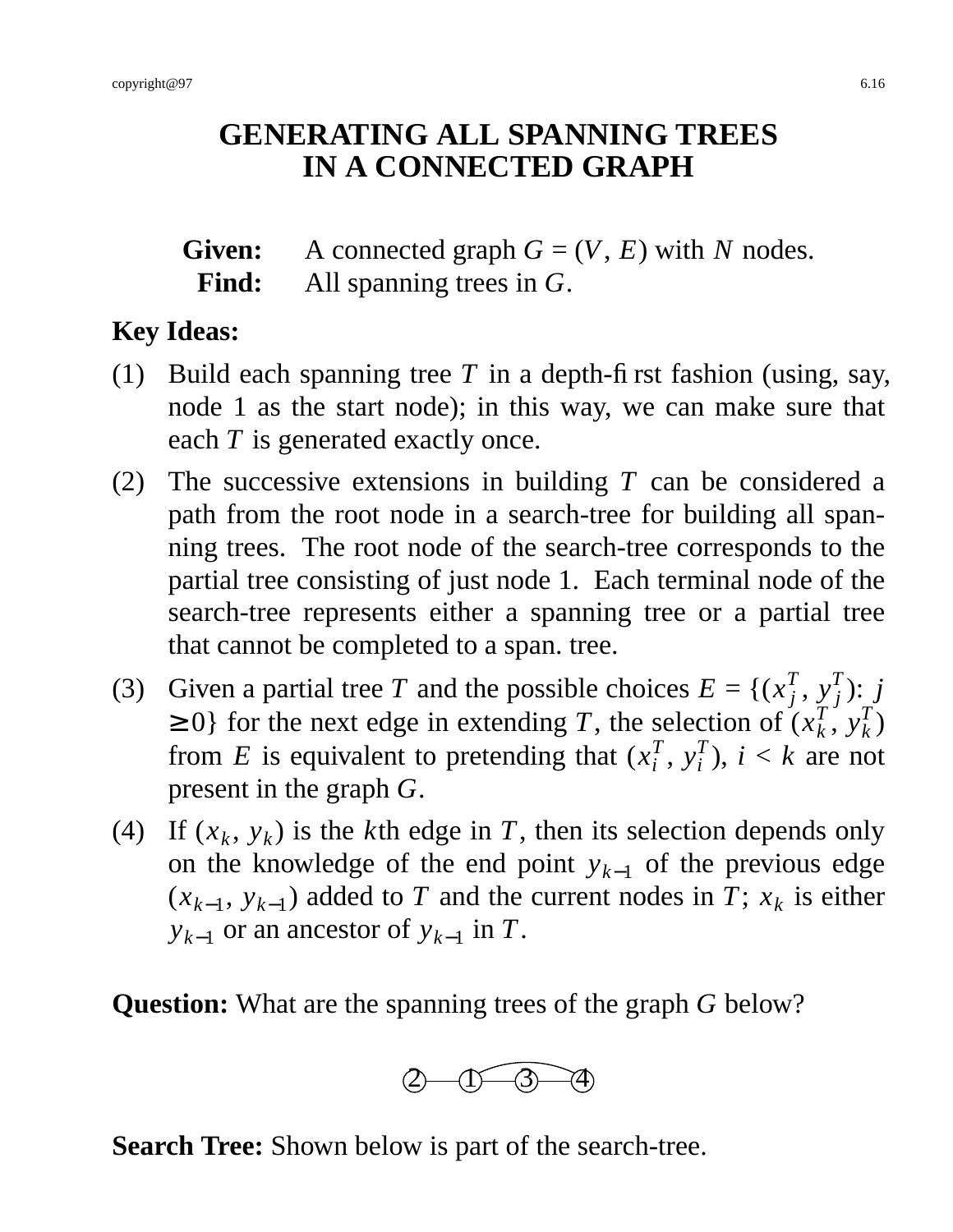- At each node of the search-tree, the solid circles shows the nodes in the partial tree  $T$ ; the edges of  $T$  are shown directed from parents to children.
- The dotted lines show the edges of *G* that are unavailable for building *T*. The number of dotted edges increase from left to right among the brothers; A node and its leftmost child in the search-tree have the same dotted lines.
- A terminal node of the search-tree which is not a spanning tree is marked "X".
- The node  $E$  in the search tree will give rise to two spanning trees, and the node *F* to one.



Part of the search-tree for spanning trees of the graph *G* shown above.

#### **EXERCISE**

1. If *x* and *y* are two brother nodes in the search-tree and all terminal nodes in the search-tree which are descendents of *x* are marked " $X$ ", then argue that the same is true for the terminal nodes that are descendents of *y*. Verify the statement for the above search-tree.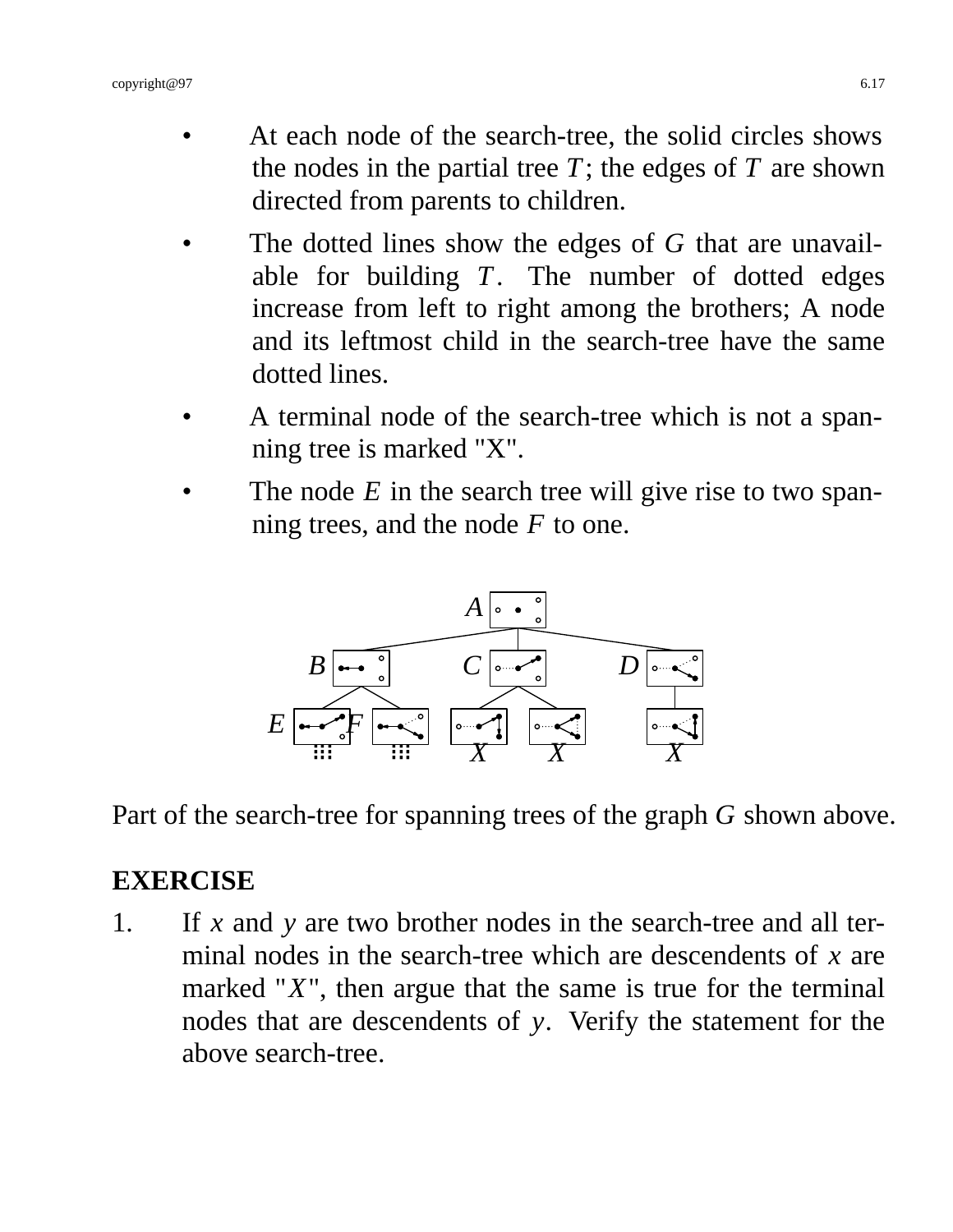# **PSEUDOCODE FOR GENERATING ALL SPANNING TREES IN A CONNECTED GRAPH**

# **Key Features:**

- Avoids building the search-tree itself to reduce memory-use. The current chain of recursive calls correspond to the path in the search-tree from its root node to the current node.
- Keeps only one partial tree  $T$  at any point in the execution of the algorithm. As we go down in the chain of recursive calls, *T* is extended by adding an edge (see step 4(a) below), and a backtracking in the search-tree (i.e., a return of a call) corresponds to the removal of the latest edge added to *T* (see step 4(b) below).
- If *j* is the latest node added to *T*, then the set *E* in step (2) below may contain zero or more edges of *G* adjacent to *j* or to an ancestor of  $j$ . To reduce the search of adjList( $i$ ) for  $G$  in determining *E*, one can use an array whereIs $[i, k] = a$  pointer to the item for node  $k$  in adjList( $i$ ). If  $i$  is an ancestor of  $j$  in  $T$  and  $k$  is the latest child of  $i$  in  $T$ , then adjList( $i$ ) need to be search only after the item whereIs[*i*,*k*].

#### **Algorithm EXPAND(***T***):**  $\forall T$  = empty tree in initial call.

| Input:  | A connected graph $G$ , in the adjacency list form. |
|---------|-----------------------------------------------------|
| Output: | Computes all spanning trees of $G$ by succes-       |
|         | sively extending the current partial tree $T$ .     |

- 1. If  $T = \emptyset$ , then initialize *T* consisting a of a single node (say, node 1), mark this node as "visited", initialize numMarkedNodes  $= 1$ , let lastNodeAdded  $= 1$ , and call Expand(*T*).
- 2. Determine the set of edges  $E = \{(x_k, y_k): T \text{ can be extended in a } \}$ depth-first fashion by the addition of  $(x_k, y_k)$ , pretending that the previous edges  $(x_i, y_i)$ ,  $i < k$  are not available if  $k > 1$ , (Use the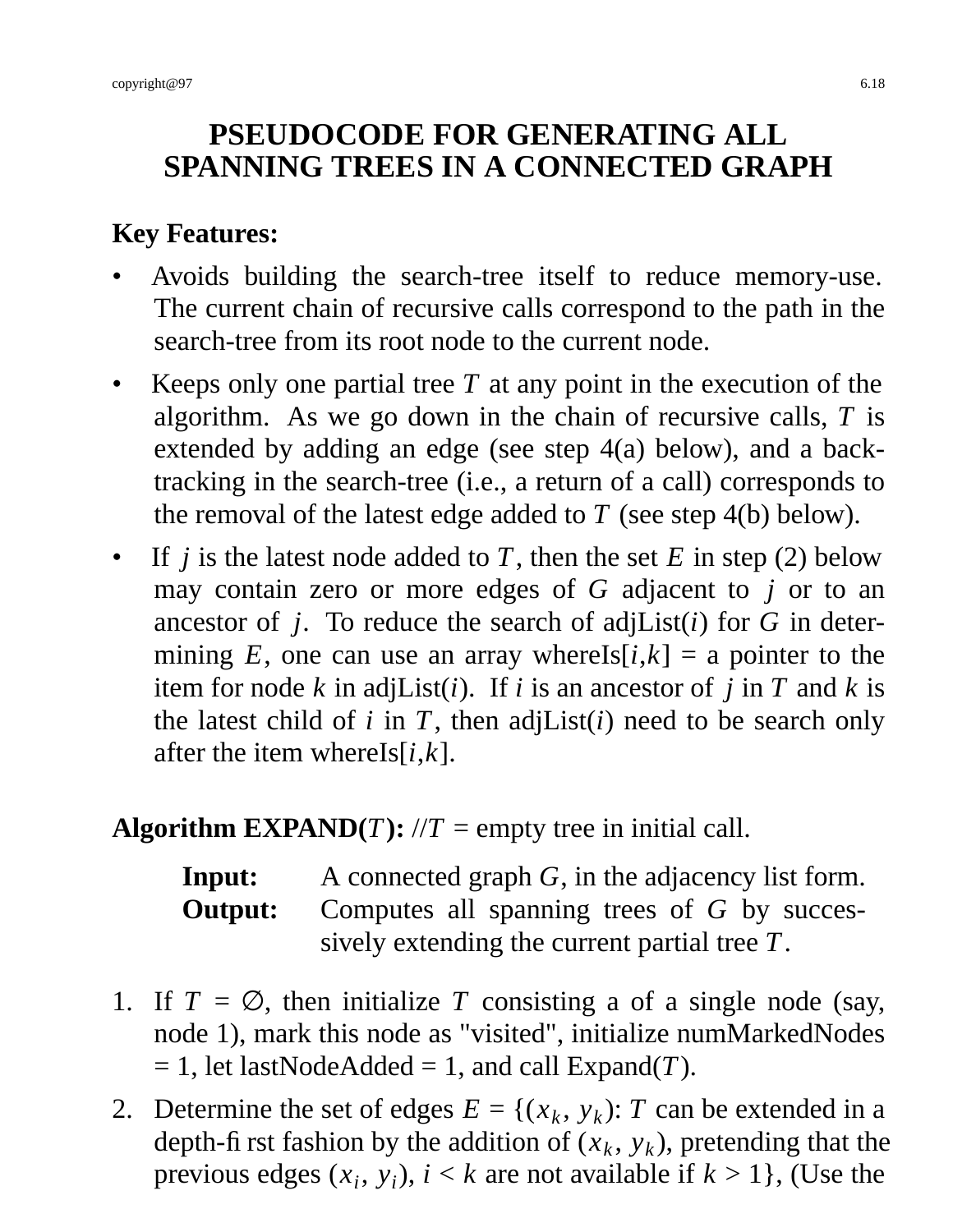current *T* and lastNodeAdded = the last node added to *T* for this purpose.)

3. If  $(E = \emptyset)$ , then do the following:

If (numMarkedNodes = numNodesInGraph), then output the spanning tree  $T$  (else  $T$  is not a spanning tree and cannot be extended further).

- 4. Otherwise, for each  $(x_k, y_k) \in E$  do the following:
	- (a) Let  $T = T + (x_k, y_k)$ , mark the node  $y_k$ , let num- $MarketNodes = numMarketNodes + 1, let lastN$  $odeAded = y_k$ , and call  $Expand(T)$ .
	- (b) Unmark the node  $y_k$ , delete the edge  $(x_k, y_k)$  from *T*, and reset numMarkedNodes = numMarkedNodes − 1 for the next iteration of (a)-(b). (No need to reset lastNodeAdded.)

#### **EXERCISE**

- 1. Modify the pseudocode to improve the efficiency by avoiding the generation of recursive calls to Expand corresponding to brother nodes in the search-tree when the call at the previous brother did not generate any spanning tree. For example, this would avoid the call corresponding to the search-tree node *D* in the Fig. on previous page.
- 2. Modify the pseudocode to improve the efficiency even further by avoiding the generation of a recursive call which will not give rise to a spanning tree because the most recent edge in *G* that is being regarded as "not present" happens to be a cut-edge (when considered together with other edges of *G* that are currently being considered being not present). For example, this would avoid the calls corresponding to both the search-tree nodes *C* and *D* in the Fig. on previous page.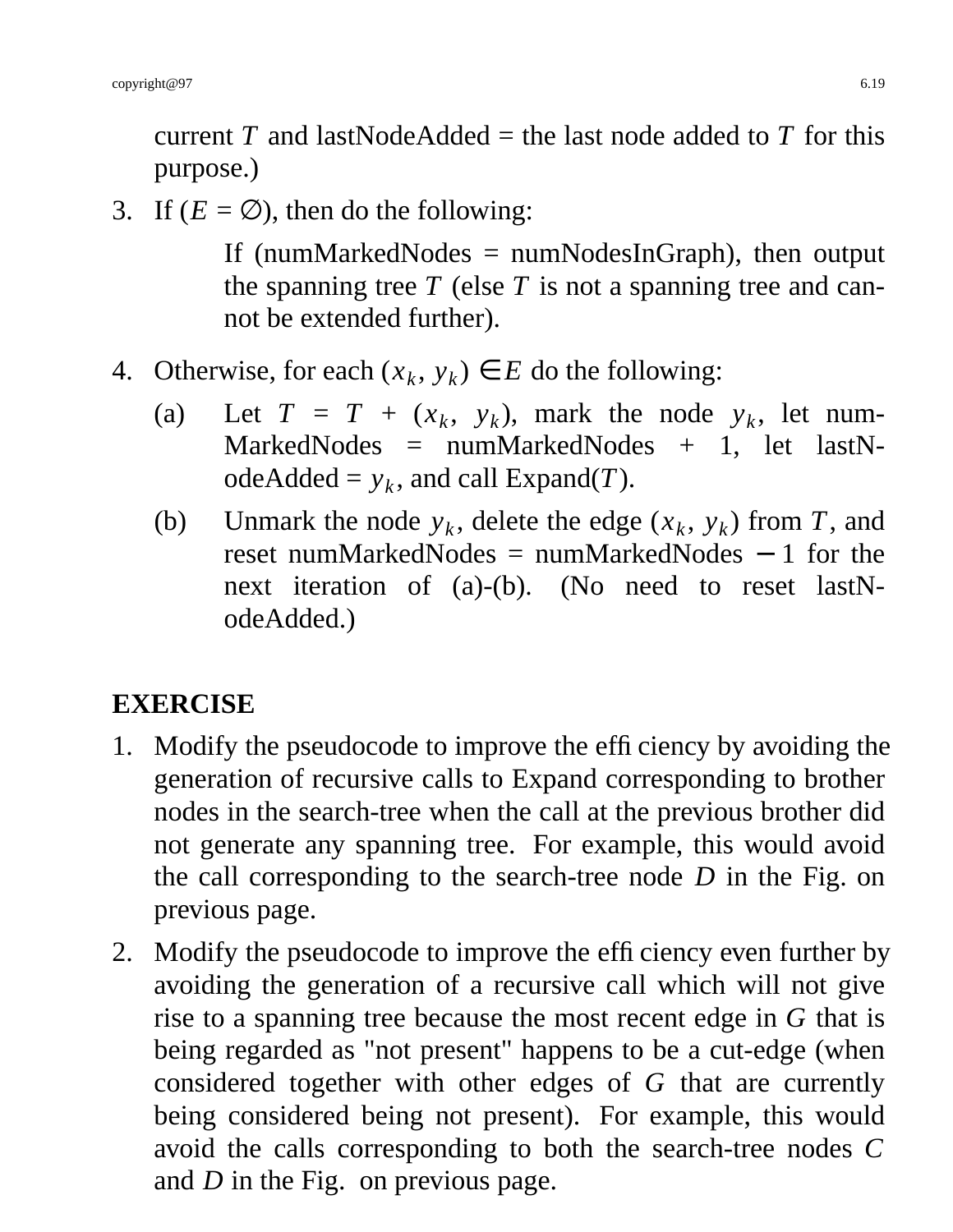Compare the each of the following method with the method given above in terms of where it encompasses major efficiency loss.

- (1) Consider all  $(N 1)$ -subsets  $E_i$  of the edges, and select those which do not contain a cycle. (Note that determining a cycle within  $E_j$  requires non-trivial computation.)
- (2) Consider all spanning-forest of *G* and arrange them in the form of a tree  $T$  such that: (a) each terminal node of  $T$  gives a spanning-tree of *G*, and (b) if  $F(x)$  = the spanning-forest of *G* for node *x* in *T* and  $x =$  parent(*y*), then  $F(y) = F(x) + (u, v)$ , where  $(u, v) \in E$ . Finally, create *T* in a depth-first fashion and print the terminal nodes.
- **Question:** How can use information from previous failed *E <sup>j</sup>* 's for the other  $E_j$ 's in approach (1)? Explain your ideas using the graph *G* below.



#### **Ideas in reducing computation in Approach (2):**

- (1) Label the edges *E* as  $e_1$ ,  $e_2$ ,  $\cdots$  in some order so that if  $e_i$  is the last edge added in obtaining  $F(x)$  at *x*, then for a child *y* of *x* we can add  $e_i$  only for  $j > i$ . This assures that no two forests will be the same and hence each spanning tree will be created only once.
- (2) Keep a list  $L(x) = \{e_k : e_k \text{ forms a cycle with } F(x) \}$ , and update  $L(x)$  as you go down *T*. This saves consideration of certain edges for cycle formation at descendents of *x*.